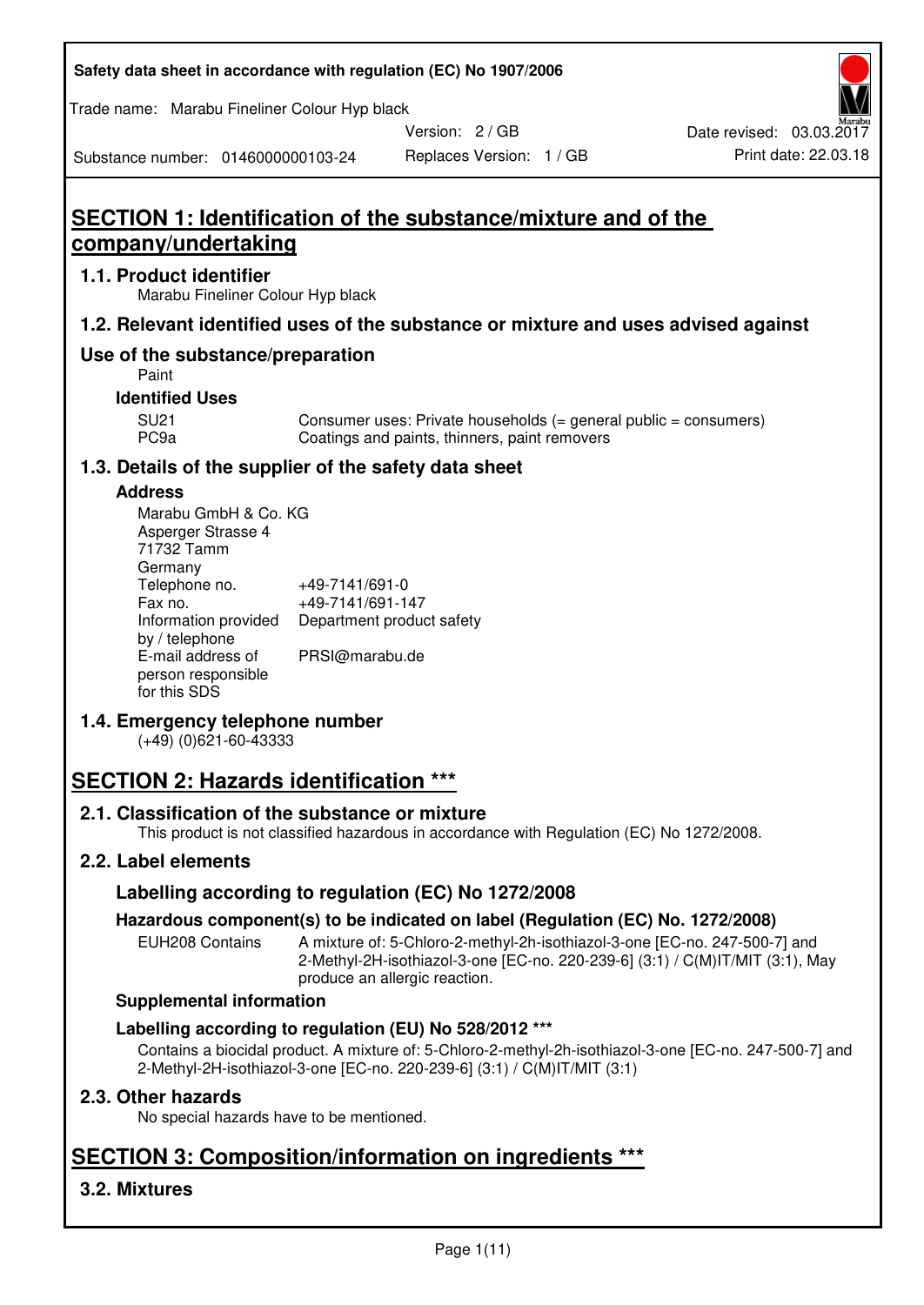| Safety data sheet in accordance with regulation (EC) No 1907/2006                                                                                      |                                                                         |                 |                              |                                       |      |                                                  |
|--------------------------------------------------------------------------------------------------------------------------------------------------------|-------------------------------------------------------------------------|-----------------|------------------------------|---------------------------------------|------|--------------------------------------------------|
| Trade name: Marabu Fineliner Colour Hyp black                                                                                                          |                                                                         |                 |                              |                                       |      |                                                  |
| Substance number: 0146000000103-24                                                                                                                     |                                                                         | Version: 2 / GB |                              | Replaces Version: 1 / GB              |      | Date revised: 03.03.2017<br>Print date: 22.03.18 |
| <b>Chemical characterization</b>                                                                                                                       |                                                                         |                 |                              |                                       |      |                                                  |
| Paint based on water                                                                                                                                   |                                                                         |                 |                              |                                       |      |                                                  |
| <b>Hazardous ingredients</b>                                                                                                                           |                                                                         |                 |                              |                                       |      |                                                  |
| <b>Ethanediol</b><br>CAS No.<br>EINECS no.<br>Registration no.                                                                                         | $107 - 21 - 1$<br>203-473-3<br>01-2119456816-28                         |                 |                              |                                       |      |                                                  |
| Concentration                                                                                                                                          | $>=$                                                                    | 1               | $\lt$                        | 10                                    | $\%$ |                                                  |
| Classification (Regulation (EC) No. 1272/2008)                                                                                                         | Acute Tox, 4<br>STOT RE <sub>2</sub>                                    |                 | H302<br>H373                 |                                       |      |                                                  |
| <b>Bronopol (INN)</b><br>CAS No.<br>EINECS no.                                                                                                         | $52 - 51 - 7$<br>200-143-0                                              |                 |                              |                                       |      |                                                  |
| Concentration                                                                                                                                          | $>=$                                                                    | 0,01            | $\lt$                        | 0,1                                   | $\%$ |                                                  |
| Classification (Regulation (EC) No. 1272/2008)                                                                                                         | Eye Dam. 1<br>Skin Irrit. 2                                             |                 | H318<br>H315                 |                                       |      |                                                  |
|                                                                                                                                                        | STOT SE <sub>3</sub><br>Acute Tox. 4<br>Acute Tox. 4<br>Aquatic Acute 1 |                 | H335<br>H302<br>H312<br>H400 |                                       |      |                                                  |
|                                                                                                                                                        | Aquatic Chronic 1                                                       |                 | H410                         |                                       |      |                                                  |
| Concentration limits (Regulation (EC) No. 1272/2008)                                                                                                   | Aquatic Acute 1<br><b>Aquatic Chronic</b>                               | H400<br>H410    | $M = 1$                      | $M = 10$                              |      |                                                  |
| A mixture of: 5-Chloro-2-methyl-2h-isothiazol-3-one [EC-no. 247-500-7] and<br>2-Methyl-2H-isothiazol-3-one [EC-no. 220-239-6] (3:1) / C(M)IT/MIT (3:1) | 1                                                                       |                 |                              |                                       |      |                                                  |
| CAS No.<br>Concentration                                                                                                                               | 55965-84-9                                                              |                 | $\,<\,$                      | 0,0015                                | $\%$ |                                                  |
| Classification (Regulation (EC) No. 1272/2008)                                                                                                         | Acute Tox. 3                                                            |                 | H331                         |                                       |      |                                                  |
|                                                                                                                                                        | Aquatic Chronic 1<br>Aquatic Acute 1<br>Skin Sens. 1<br>Skin Corr. 1B   |                 | H410<br>H400<br>H317<br>H314 |                                       |      |                                                  |
|                                                                                                                                                        | Acute Tox. 3<br>Acute Tox. 3                                            |                 | H311<br>H301                 |                                       |      |                                                  |
| Concentration limits (Regulation (EC) No. 1272/2008)                                                                                                   |                                                                         |                 |                              |                                       |      |                                                  |
|                                                                                                                                                        | Skin Corr. 1B<br>Eye Irrit. 2                                           | H314<br>H319    | $>= 0,6$                     | $= 0,06 < 0,6$                        |      |                                                  |
|                                                                                                                                                        | Skin Irrit. 2<br>Skin Sens. 1                                           | H315<br>H317    |                              | $\epsilon = 0.06 < 0.6$<br>$= 0,0015$ |      |                                                  |
| <b>Further ingredients ***</b>                                                                                                                         |                                                                         |                 |                              |                                       |      |                                                  |
| Glycerol                                                                                                                                               |                                                                         |                 |                              |                                       |      |                                                  |
| CAS No.                                                                                                                                                | $56 - 81 - 5$                                                           |                 |                              |                                       |      |                                                  |
| EINECS no.<br>Concentration                                                                                                                            | 200-289-5<br>$>=$                                                       | 10              | $\,<\,$                      | 25                                    | $\%$ | $[3]$                                            |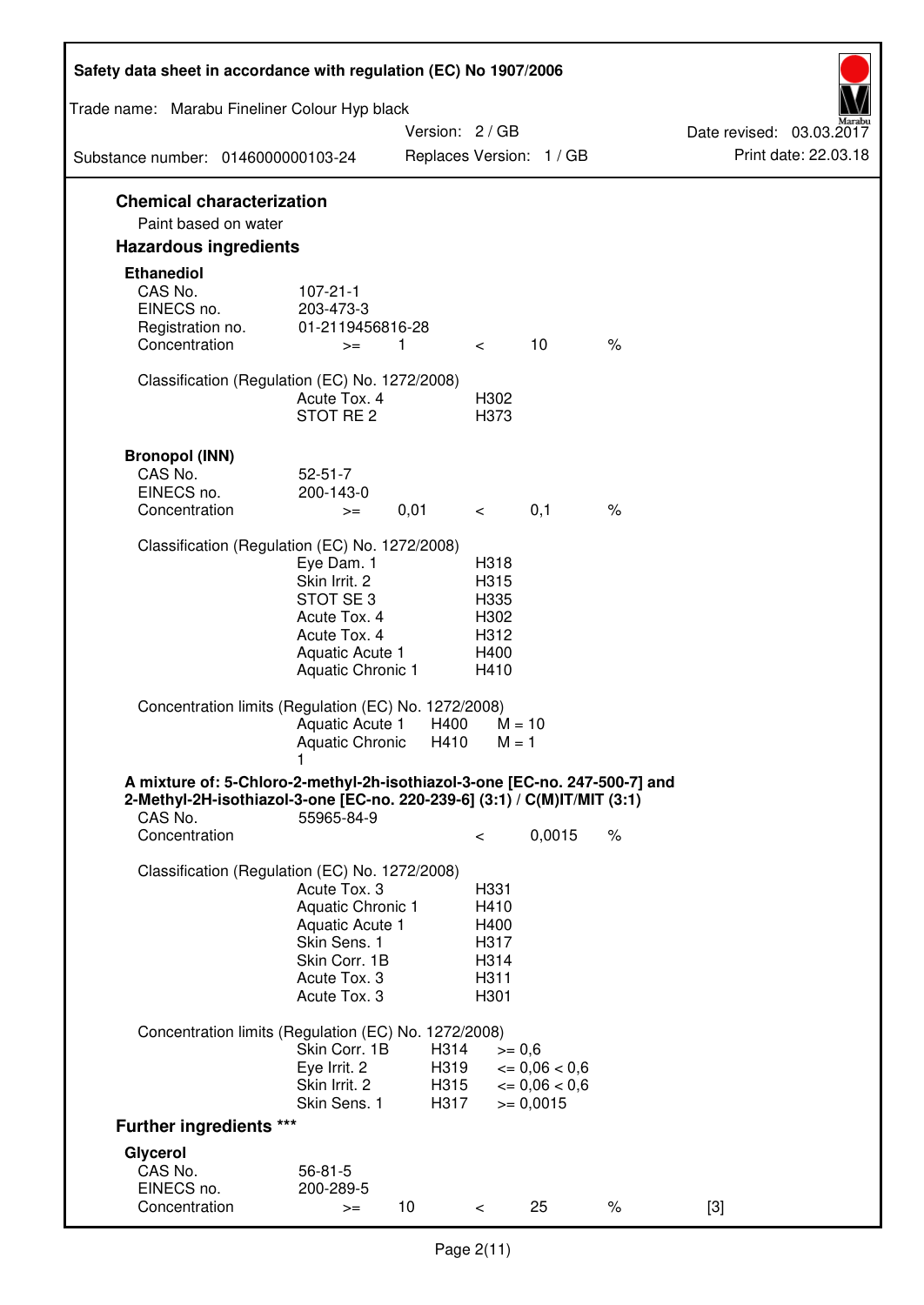| Safety data sheet in accordance with regulation (EC) No 1907/2006                                                       |                                                                                                            |                          |
|-------------------------------------------------------------------------------------------------------------------------|------------------------------------------------------------------------------------------------------------|--------------------------|
| Trade name: Marabu Fineliner Colour Hyp black                                                                           | Version: 2 / GB                                                                                            | Date revised: 03.03.2017 |
| Substance number: 0146000000103-24                                                                                      | Replaces Version: 1 / GB                                                                                   | Print date: 22.03.18     |
|                                                                                                                         |                                                                                                            |                          |
| $\star$                                                                                                                 |                                                                                                            |                          |
| $\star$<br>$\star$                                                                                                      |                                                                                                            |                          |
| [3] Substance with occupational exposure limits                                                                         |                                                                                                            |                          |
| <b>SECTION 4: First aid measures</b>                                                                                    |                                                                                                            |                          |
| 4.1. Description of first aid measures                                                                                  |                                                                                                            |                          |
| After skin contact                                                                                                      |                                                                                                            |                          |
| Wash with plenty of water and soap. Do NOT use solvents or thinners.<br>After eye contact                               |                                                                                                            |                          |
|                                                                                                                         | Separate eyelids, wash the eyes thoroughly with water (15 min.). In case of irritation consult an oculist. |                          |
| <b>After ingestion</b>                                                                                                  |                                                                                                            |                          |
| medical treatment.                                                                                                      | Rinse mouth thoroughly with water. If larger amounts are swallowed or in the event of symptoms take        |                          |
| 4.2. Most important symptoms and effects, both acute and delayed<br>Until now no symptoms known so far.                 |                                                                                                            |                          |
| 4.3. Indication of any immediate medical attention and special treatment needed                                         |                                                                                                            |                          |
| Hints for the physician / treatment<br>Treat symptomatically                                                            |                                                                                                            |                          |
| <b>SECTION 5: Firefighting measures</b>                                                                                 |                                                                                                            |                          |
| 5.1. Extinguishing media                                                                                                |                                                                                                            |                          |
| Suitable extinguishing media<br>Carbon dioxide, Foam, Sand, Water                                                       |                                                                                                            |                          |
| 5.2. Special hazards arising from the substance or mixture<br>black smoke                                               | In the event of fire the following can be released: Carbon monoxide (CO); Carbon dioxide (CO2); dense      |                          |
| 5.3. Advice for firefighters                                                                                            |                                                                                                            |                          |
| <b>Other information</b>                                                                                                |                                                                                                            |                          |
|                                                                                                                         | Collect contaminated fire-fighting water separately, must not be discharged into the drains.               |                          |
| <b>SECTION 6: Accidental release measures</b>                                                                           |                                                                                                            |                          |
| 6.1. Personal precautions, protective equipment and emergency procedures<br>No particular measures required.            |                                                                                                            |                          |
| 6.2. Environmental precautions<br>No particular measures required.                                                      |                                                                                                            |                          |
| 6.3. Methods and material for containment and cleaning up<br>Clean preferably with a detergent - avoid use of solvents. |                                                                                                            |                          |

### **6.4. Reference to other sections**

Information regarding Safe handling, see Section 7. Information regarding personal protective measures, see Section 8. Information regarding waste disposal, see Section 13.

# **SECTION 7: Handling and storage**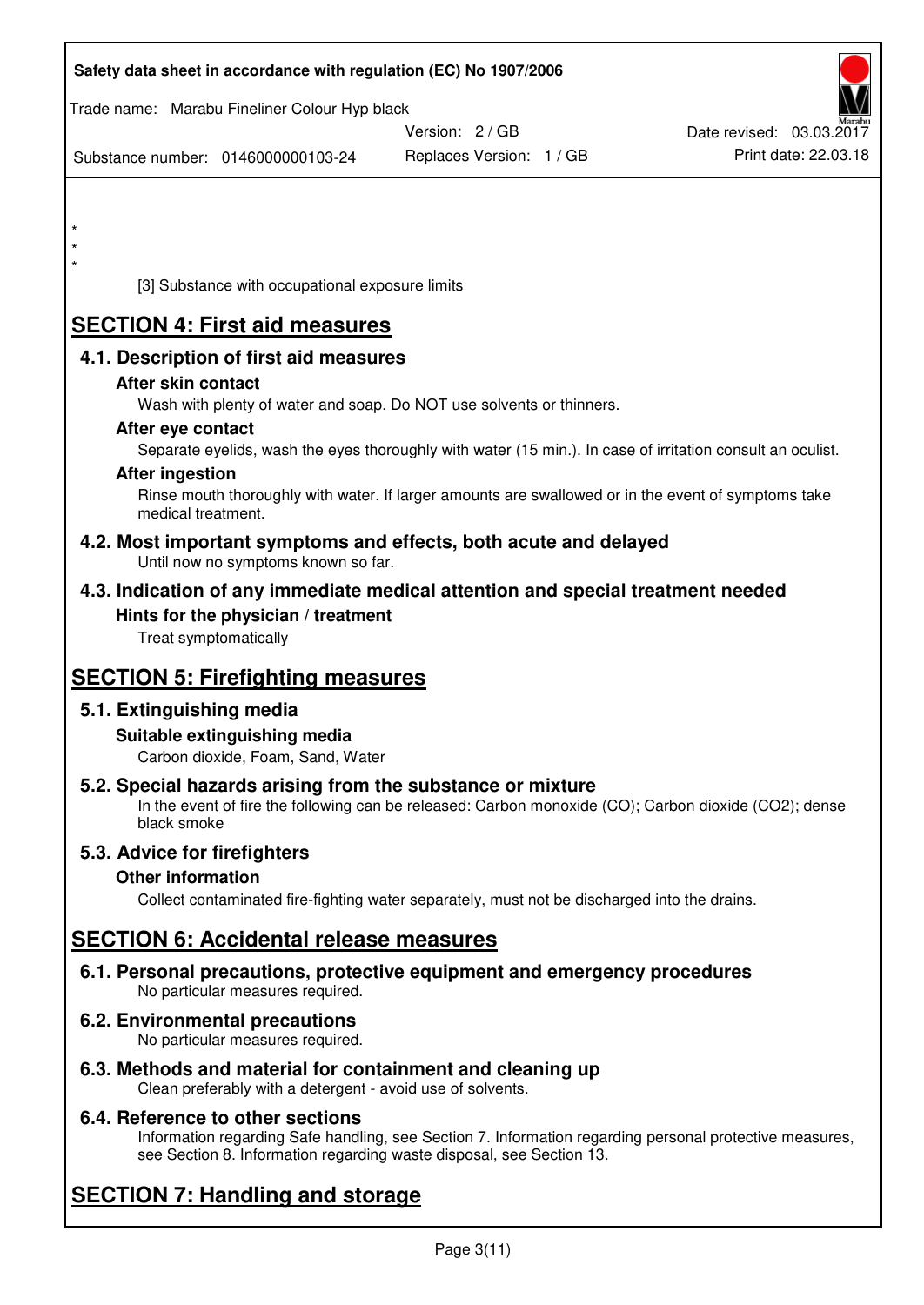| Safety data sheet in accordance with regulation (EC) No 1907/2006                                                                                                      |                                                                                                                                                                                                            |                          |  |  |  |
|------------------------------------------------------------------------------------------------------------------------------------------------------------------------|------------------------------------------------------------------------------------------------------------------------------------------------------------------------------------------------------------|--------------------------|--|--|--|
| Trade name: Marabu Fineliner Colour Hyp black                                                                                                                          |                                                                                                                                                                                                            |                          |  |  |  |
|                                                                                                                                                                        | Version: 2/GB                                                                                                                                                                                              | Date revised: 03.03.2017 |  |  |  |
| Substance number: 0146000000103-24                                                                                                                                     | Replaces Version: 1 / GB                                                                                                                                                                                   | Print date: 22.03.18     |  |  |  |
| 7.1. Precautions for safe handling<br>Advice on safe handling<br>Advice on protection against fire and explosion<br>No special measures required.<br>Temperature class | Avoid skin and eye contact. Smoking, eating and drinking shall be prohibited in application area.<br>Classification of fires / temperature class / Ignition group / Dust explosion class<br>T <sub>2</sub> |                          |  |  |  |
|                                                                                                                                                                        | 7.2. Conditions for safe storage, including any incompatibilities                                                                                                                                          |                          |  |  |  |
| Requirements for storage rooms and vessels<br>Store in frostfree conditions.                                                                                           |                                                                                                                                                                                                            |                          |  |  |  |
| Storage class according to TRGS 510                                                                                                                                    |                                                                                                                                                                                                            |                          |  |  |  |
| Storage class according to<br><b>TRGS 510</b>                                                                                                                          | 12<br>Non-combustible liquids                                                                                                                                                                              |                          |  |  |  |
| 7.3. Specific end use(s)<br>Paint                                                                                                                                      |                                                                                                                                                                                                            |                          |  |  |  |
|                                                                                                                                                                        | <b>SECTION 8: Exposure controls/personal protection</b>                                                                                                                                                    |                          |  |  |  |
| 8.1. Control parameters                                                                                                                                                |                                                                                                                                                                                                            |                          |  |  |  |
| <b>Exposure limit values</b>                                                                                                                                           |                                                                                                                                                                                                            |                          |  |  |  |
| <b>Ethanediol</b><br>List                                                                                                                                              | EH40                                                                                                                                                                                                       |                          |  |  |  |
| <b>Type</b>                                                                                                                                                            | <b>WEL</b>                                                                                                                                                                                                 |                          |  |  |  |
| Value<br>Skin resorption / sensibilisation: Sk;                                                                                                                        | 10<br>mg/m <sup>3</sup><br><b>Status: 2011</b>                                                                                                                                                             |                          |  |  |  |
| Glycerol                                                                                                                                                               |                                                                                                                                                                                                            |                          |  |  |  |
| List<br><b>Type</b>                                                                                                                                                    | EH40<br><b>WEL</b>                                                                                                                                                                                         |                          |  |  |  |
| Value                                                                                                                                                                  | 10<br>mg/m <sup>3</sup>                                                                                                                                                                                    |                          |  |  |  |
| <b>Status: 2011</b>                                                                                                                                                    |                                                                                                                                                                                                            |                          |  |  |  |
| <b>Other information</b>                                                                                                                                               |                                                                                                                                                                                                            |                          |  |  |  |
| There are not known any further control parameters.<br><b>Derived No/Minimal Effect Levels (DNEL/DMEL)</b>                                                             |                                                                                                                                                                                                            |                          |  |  |  |
| <b>Ethanediol</b>                                                                                                                                                      |                                                                                                                                                                                                            |                          |  |  |  |
| Type of value                                                                                                                                                          | Derived No Effect Level (DNEL)                                                                                                                                                                             |                          |  |  |  |
| Reference group                                                                                                                                                        | Worker                                                                                                                                                                                                     |                          |  |  |  |
| Duration of exposure<br>Route of exposure                                                                                                                              | Long term<br>inhalative                                                                                                                                                                                    |                          |  |  |  |
| Mode of action                                                                                                                                                         | Local effects                                                                                                                                                                                              |                          |  |  |  |
| Concentration                                                                                                                                                          | 35                                                                                                                                                                                                         | mg/m <sup>3</sup>        |  |  |  |
| Type of value                                                                                                                                                          | Derived No Effect Level (DNEL)                                                                                                                                                                             |                          |  |  |  |
| Reference group<br>Duration of exposure                                                                                                                                | Worker<br>Long term                                                                                                                                                                                        |                          |  |  |  |
| Route of exposure                                                                                                                                                      | dermal                                                                                                                                                                                                     |                          |  |  |  |
| Mode of action<br>Concentration                                                                                                                                        | Systemic effects<br>106                                                                                                                                                                                    |                          |  |  |  |
|                                                                                                                                                                        |                                                                                                                                                                                                            | mg/kg                    |  |  |  |
| Type of value<br>Reference group                                                                                                                                       | Derived No Effect Level (DNEL)<br>Consumer                                                                                                                                                                 |                          |  |  |  |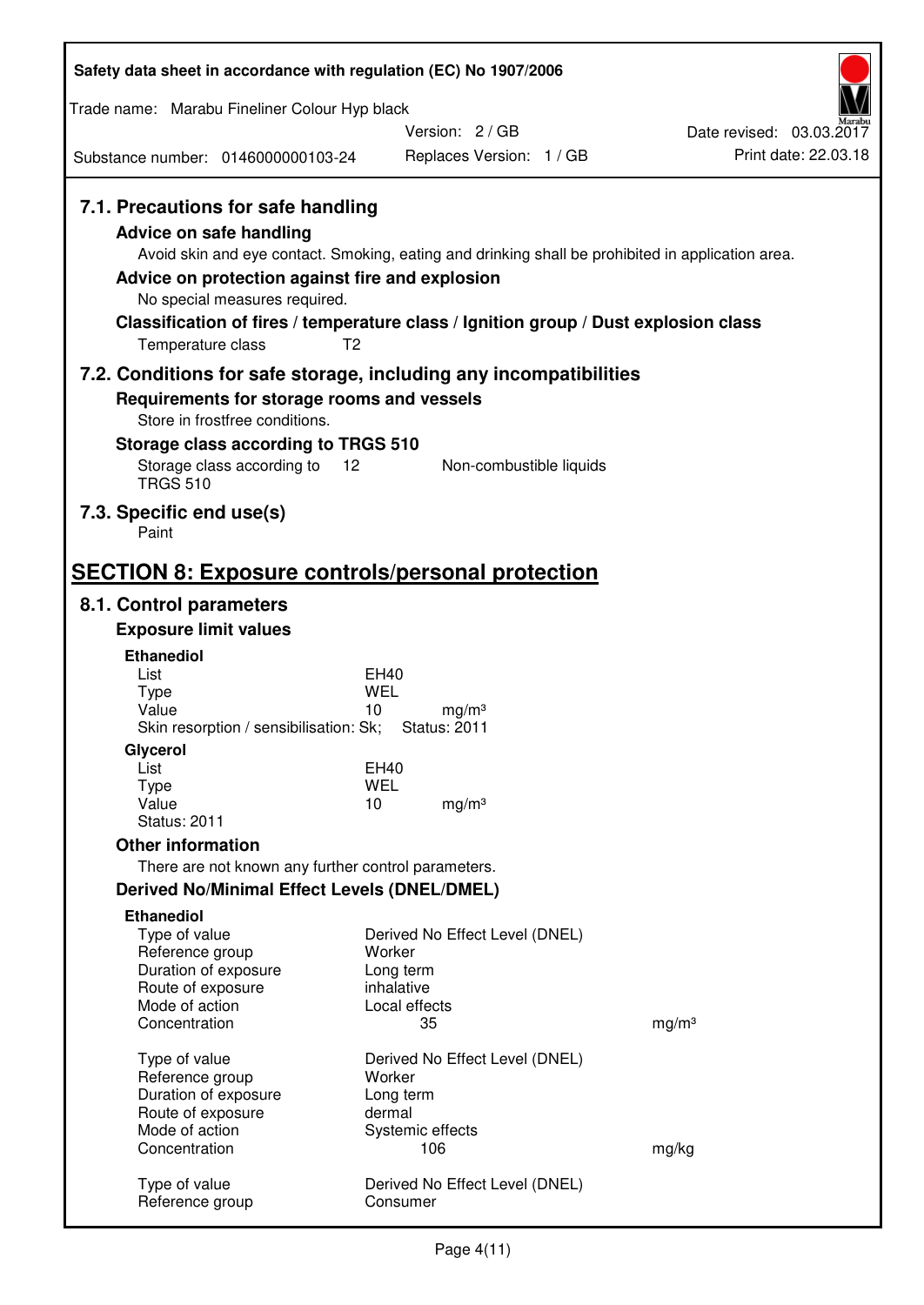| Safety data sheet in accordance with regulation (EC) No 1907/2006 |                                                                                                       |                          |  |  |
|-------------------------------------------------------------------|-------------------------------------------------------------------------------------------------------|--------------------------|--|--|
| Trade name: Marabu Fineliner Colour Hyp black                     | Version: 2 / GB                                                                                       | Date revised: 03.03.2017 |  |  |
| Substance number: 0146000000103-24                                | Replaces Version: 1 / GB                                                                              | Print date: 22.03.18     |  |  |
| Duration of exposure<br>Route of exposure                         | Long term<br>inhalative                                                                               |                          |  |  |
| Mode of action                                                    | Local effects                                                                                         |                          |  |  |
| Concentration                                                     | 7                                                                                                     | mg/m <sup>3</sup>        |  |  |
| Type of value                                                     | Derived No Effect Level (DNEL)                                                                        |                          |  |  |
| Reference group                                                   | Consumer                                                                                              |                          |  |  |
| Duration of exposure                                              | Long term                                                                                             |                          |  |  |
| Route of exposure                                                 | dermal                                                                                                |                          |  |  |
| Mode of action                                                    | Systemic effects                                                                                      |                          |  |  |
| Concentration                                                     | 53                                                                                                    | mg/kg                    |  |  |
| <b>Predicted No Effect Concentration (PNEC)</b>                   |                                                                                                       |                          |  |  |
| <b>Ethanediol</b>                                                 |                                                                                                       |                          |  |  |
| Type of value                                                     | <b>PNEC</b>                                                                                           |                          |  |  |
| <b>Type</b>                                                       | Freshwater                                                                                            |                          |  |  |
| Concentration                                                     | 10                                                                                                    | mg/l                     |  |  |
| Type of value                                                     | <b>PNEC</b>                                                                                           |                          |  |  |
| <b>Type</b>                                                       | Saltwater                                                                                             |                          |  |  |
| Concentration                                                     | 1                                                                                                     | mg/l                     |  |  |
| Type of value                                                     | <b>PNEC</b>                                                                                           |                          |  |  |
| <b>Type</b>                                                       | Water (intermittent release)                                                                          |                          |  |  |
| Concentration                                                     | 10                                                                                                    | mg/l                     |  |  |
| Type of value                                                     | <b>PNEC</b>                                                                                           |                          |  |  |
| <b>Type</b>                                                       | Sewage treatment plant (STP)                                                                          |                          |  |  |
| Concentration                                                     | 199,5                                                                                                 | mg/l                     |  |  |
| Type of value                                                     | <b>PNEC</b>                                                                                           |                          |  |  |
| Type                                                              | Freshwater sediment                                                                                   |                          |  |  |
| Concentration                                                     | 37                                                                                                    | mg/kg                    |  |  |
| Type of value                                                     | <b>PNEC</b>                                                                                           |                          |  |  |
| Type                                                              | Marine sediment                                                                                       |                          |  |  |
| Concentration                                                     | 3,7                                                                                                   | mg/kg                    |  |  |
| Type of value                                                     | <b>PNEC</b>                                                                                           |                          |  |  |
| <b>Type</b>                                                       | Soil                                                                                                  |                          |  |  |
| Concentration                                                     | 1,53                                                                                                  | mg/kg                    |  |  |
| 8.2. Exposure controls                                            |                                                                                                       |                          |  |  |
| <b>Exposure controls</b>                                          |                                                                                                       |                          |  |  |
| Provide adequate ventilation.                                     |                                                                                                       |                          |  |  |
| <b>Respiratory protection</b>                                     |                                                                                                       |                          |  |  |
| Not necessary.                                                    |                                                                                                       |                          |  |  |
| <b>Hand protection</b>                                            |                                                                                                       |                          |  |  |
| Not necessary.                                                    |                                                                                                       |                          |  |  |
| In case of intensive contact wear protective gloves.              | There is no one glove material or combination of materials that will give unlimited resistance to any |                          |  |  |
| individual or combination of chemicals.                           |                                                                                                       |                          |  |  |
|                                                                   | For prolonged or repeated handling nitrile rubber gloves with textile undergloves are required.       |                          |  |  |
| Material thickness<br>$\, > \,$                                   | 0,5<br>mm                                                                                             |                          |  |  |
| Breakthrough time<br>$\,<\,$                                      | 30<br>min                                                                                             |                          |  |  |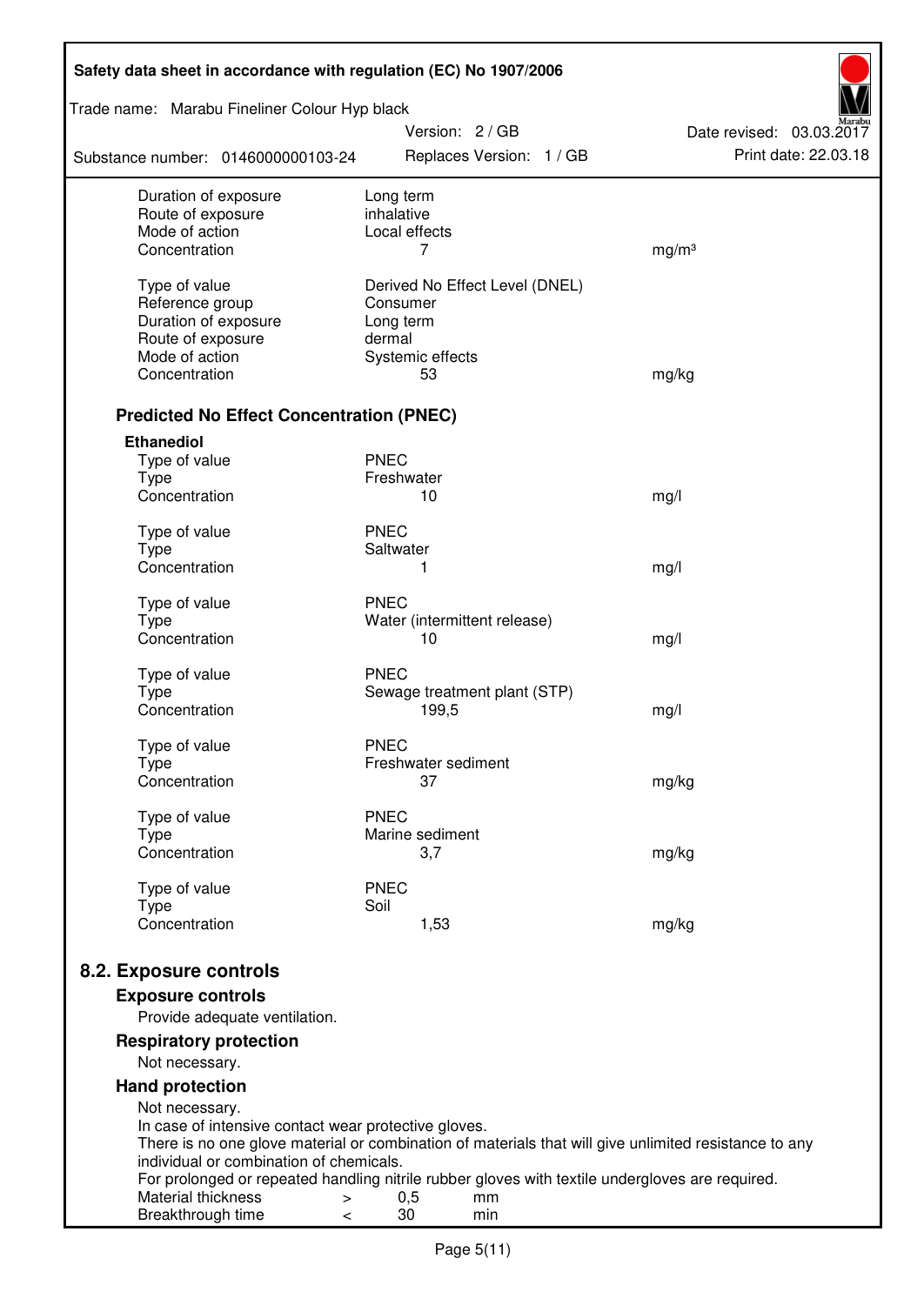| Safety data sheet in accordance with regulation (EC) No 1907/2006                                                                                                                                                                                                                                                                                                                                                                                                                                                                                                                                                                                                                                    |                                                      |                          |                 |                          |                      |
|------------------------------------------------------------------------------------------------------------------------------------------------------------------------------------------------------------------------------------------------------------------------------------------------------------------------------------------------------------------------------------------------------------------------------------------------------------------------------------------------------------------------------------------------------------------------------------------------------------------------------------------------------------------------------------------------------|------------------------------------------------------|--------------------------|-----------------|--------------------------|----------------------|
| Trade name: Marabu Fineliner Colour Hyp black                                                                                                                                                                                                                                                                                                                                                                                                                                                                                                                                                                                                                                                        |                                                      |                          |                 |                          |                      |
|                                                                                                                                                                                                                                                                                                                                                                                                                                                                                                                                                                                                                                                                                                      | Version: 2 / GB                                      |                          |                 | Date revised: 03.03.2017 |                      |
| Substance number: 0146000000103-24                                                                                                                                                                                                                                                                                                                                                                                                                                                                                                                                                                                                                                                                   |                                                      | Replaces Version: 1 / GB |                 |                          | Print date: 22.03.18 |
| The breakthrough time must be greater than the end use time of the product.<br>The instructions and information provided by the glove manufacturer on use, storage, maintenance and<br>replacement must be followed.<br>Gloves should be replaced regularly and if there is any sign of damage to the glove material.<br>Always ensure that gloves are free from defects and that they are stored and used correctly.<br>The performance or effectiveness of the glove may be reduced by physical/ chemical damage and poor<br>maintenance.<br>Barrier creams may help to protect the exposed areas of the skin, they should however not be applied<br>once exposure has occurred.<br>Eye protection |                                                      |                          |                 |                          |                      |
| Not necessary.                                                                                                                                                                                                                                                                                                                                                                                                                                                                                                                                                                                                                                                                                       |                                                      |                          |                 |                          |                      |
| <b>Body protection</b>                                                                                                                                                                                                                                                                                                                                                                                                                                                                                                                                                                                                                                                                               |                                                      |                          |                 |                          |                      |
| Not applicable.                                                                                                                                                                                                                                                                                                                                                                                                                                                                                                                                                                                                                                                                                      |                                                      |                          |                 |                          |                      |
|                                                                                                                                                                                                                                                                                                                                                                                                                                                                                                                                                                                                                                                                                                      |                                                      |                          |                 |                          |                      |
| <b>SECTION 9: Physical and chemical properties</b>                                                                                                                                                                                                                                                                                                                                                                                                                                                                                                                                                                                                                                                   |                                                      |                          |                 |                          |                      |
| 9.1. Information on basic physical and chemical properties                                                                                                                                                                                                                                                                                                                                                                                                                                                                                                                                                                                                                                           |                                                      |                          |                 |                          |                      |
| <b>Form</b>                                                                                                                                                                                                                                                                                                                                                                                                                                                                                                                                                                                                                                                                                          | liquid                                               |                          |                 |                          |                      |
| <b>Colour</b><br><b>Odour</b>                                                                                                                                                                                                                                                                                                                                                                                                                                                                                                                                                                                                                                                                        | coloured<br>odourless                                |                          |                 |                          |                      |
|                                                                                                                                                                                                                                                                                                                                                                                                                                                                                                                                                                                                                                                                                                      |                                                      |                          |                 |                          |                      |
| <b>Odour threshold</b>                                                                                                                                                                                                                                                                                                                                                                                                                                                                                                                                                                                                                                                                               |                                                      |                          |                 |                          |                      |
| <b>Remarks</b>                                                                                                                                                                                                                                                                                                                                                                                                                                                                                                                                                                                                                                                                                       | No data available                                    |                          |                 |                          |                      |
| <b>Melting point</b>                                                                                                                                                                                                                                                                                                                                                                                                                                                                                                                                                                                                                                                                                 |                                                      |                          |                 |                          |                      |
| Remarks                                                                                                                                                                                                                                                                                                                                                                                                                                                                                                                                                                                                                                                                                              | not determined                                       |                          |                 |                          |                      |
| <b>Freezing point</b>                                                                                                                                                                                                                                                                                                                                                                                                                                                                                                                                                                                                                                                                                |                                                      |                          |                 |                          |                      |
| Remarks                                                                                                                                                                                                                                                                                                                                                                                                                                                                                                                                                                                                                                                                                              | not determined                                       |                          |                 |                          |                      |
| Initial boiling point and boiling range                                                                                                                                                                                                                                                                                                                                                                                                                                                                                                                                                                                                                                                              |                                                      |                          | $\rm ^{\circ}C$ |                          |                      |
| Value<br>Pressure                                                                                                                                                                                                                                                                                                                                                                                                                                                                                                                                                                                                                                                                                    | 100<br>appr.<br>1.013                                | hPa                      |                 |                          |                      |
| Source                                                                                                                                                                                                                                                                                                                                                                                                                                                                                                                                                                                                                                                                                               | Literature value                                     |                          |                 |                          |                      |
| <b>Flash point</b>                                                                                                                                                                                                                                                                                                                                                                                                                                                                                                                                                                                                                                                                                   |                                                      |                          |                 |                          |                      |
| Remarks                                                                                                                                                                                                                                                                                                                                                                                                                                                                                                                                                                                                                                                                                              | Not applicable                                       |                          |                 |                          |                      |
| Evaporation rate (ether $= 1$ ) :                                                                                                                                                                                                                                                                                                                                                                                                                                                                                                                                                                                                                                                                    |                                                      |                          |                 |                          |                      |
| Remarks                                                                                                                                                                                                                                                                                                                                                                                                                                                                                                                                                                                                                                                                                              | not determined                                       |                          |                 |                          |                      |
| Flammability (solid, gas)<br>Not applicable                                                                                                                                                                                                                                                                                                                                                                                                                                                                                                                                                                                                                                                          |                                                      |                          |                 |                          |                      |
| Upper/lower flammability or explosive limits                                                                                                                                                                                                                                                                                                                                                                                                                                                                                                                                                                                                                                                         |                                                      |                          |                 |                          |                      |
| Lower explosion limit                                                                                                                                                                                                                                                                                                                                                                                                                                                                                                                                                                                                                                                                                | 3,2<br>appr.                                         |                          | $%$ $(V)$       |                          |                      |
| Upper explosion limit                                                                                                                                                                                                                                                                                                                                                                                                                                                                                                                                                                                                                                                                                | 53<br>appr.                                          |                          | % (V)           |                          |                      |
| Source                                                                                                                                                                                                                                                                                                                                                                                                                                                                                                                                                                                                                                                                                               | Literature value                                     |                          |                 |                          |                      |
| Vapour pressure                                                                                                                                                                                                                                                                                                                                                                                                                                                                                                                                                                                                                                                                                      |                                                      |                          |                 |                          |                      |
| Value<br>Temperature<br>Method                                                                                                                                                                                                                                                                                                                                                                                                                                                                                                                                                                                                                                                                       | 23<br>appr.<br>20<br>Value taken from the literature | °C                       | hPa             |                          |                      |
| <b>Vapour density</b>                                                                                                                                                                                                                                                                                                                                                                                                                                                                                                                                                                                                                                                                                |                                                      |                          |                 |                          |                      |
| Remarks                                                                                                                                                                                                                                                                                                                                                                                                                                                                                                                                                                                                                                                                                              | not determined                                       |                          |                 |                          |                      |
| <b>Density</b>                                                                                                                                                                                                                                                                                                                                                                                                                                                                                                                                                                                                                                                                                       |                                                      |                          |                 |                          |                      |
| Remarks                                                                                                                                                                                                                                                                                                                                                                                                                                                                                                                                                                                                                                                                                              | not determined                                       |                          |                 |                          |                      |
| Solubility in water                                                                                                                                                                                                                                                                                                                                                                                                                                                                                                                                                                                                                                                                                  |                                                      |                          |                 |                          |                      |
| Remarks                                                                                                                                                                                                                                                                                                                                                                                                                                                                                                                                                                                                                                                                                              | miscible                                             |                          |                 |                          |                      |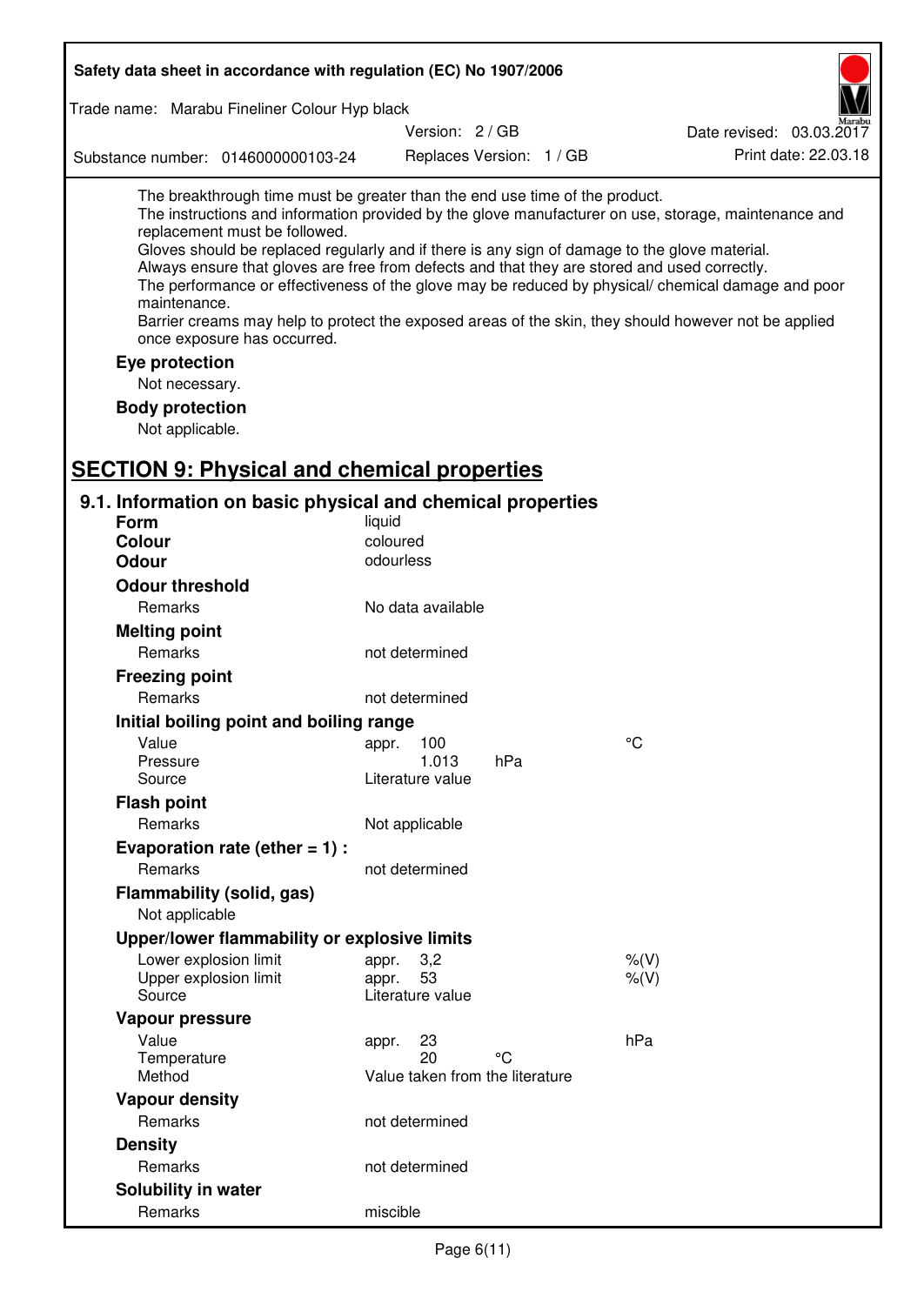| Safety data sheet in accordance with regulation (EC) No 1907/2006                    |                                                                   |    |                          |
|--------------------------------------------------------------------------------------|-------------------------------------------------------------------|----|--------------------------|
| Trade name: Marabu Fineliner Colour Hyp black                                        |                                                                   |    |                          |
|                                                                                      | Version: 2 / GB                                                   |    | Date revised: 03.03.2017 |
| Substance number: 0146000000103-24                                                   | Replaces Version: 1 / GB                                          |    | Print date: 22.03.18     |
| Ignition temperature                                                                 |                                                                   |    |                          |
| Value                                                                                | 410<br>appr.                                                      | °C |                          |
| Source                                                                               | Literature value                                                  |    |                          |
| <b>Viscosity</b>                                                                     |                                                                   |    |                          |
| Remarks<br>Remarks                                                                   | not determined                                                    |    |                          |
|                                                                                      |                                                                   |    |                          |
| 9.2. Other information<br><b>Other information</b>                                   |                                                                   |    |                          |
| None known                                                                           |                                                                   |    |                          |
| <b>SECTION 10: Stability and reactivity</b>                                          |                                                                   |    |                          |
| 10.1. Reactivity<br>None                                                             |                                                                   |    |                          |
| 10.2. Chemical stability<br>No hazardous reactions known.                            |                                                                   |    |                          |
| 10.3. Possibility of hazardous reactions<br>No hazardous reactions known.            |                                                                   |    |                          |
| 10.4. Conditions to avoid                                                            |                                                                   |    |                          |
| No hazardous reactions known.                                                        |                                                                   |    |                          |
| 10.5. Incompatible materials<br>None                                                 |                                                                   |    |                          |
| 10.6. Hazardous decomposition products<br>No hazardous decomposition products known. |                                                                   |    |                          |
| <b>SECTION 11: Toxicological information</b>                                         |                                                                   |    |                          |
| 11.1. Information on toxicological effects                                           |                                                                   |    |                          |
| <b>Acute oral toxicity</b>                                                           |                                                                   |    |                          |
| Remarks                                                                              | Based on available data, the classification criteria are not met. |    |                          |
| <b>Acute dermal toxicity</b>                                                         |                                                                   |    |                          |
| Remarks                                                                              | Based on available data, the classification criteria are not met. |    |                          |
| <b>Acute inhalational toxicity</b>                                                   |                                                                   |    |                          |
| Remarks                                                                              | Based on available data, the classification criteria are not met. |    |                          |
| <b>Skin corrosion/irritation</b>                                                     |                                                                   |    |                          |
| Remarks                                                                              | Based on available data, the classification criteria are not met. |    |                          |
| Serious eye damage/irritation                                                        |                                                                   |    |                          |
| Remarks                                                                              | Based on available data, the classification criteria are not met. |    |                          |
| <b>Sensitization</b>                                                                 |                                                                   |    |                          |
| Remarks                                                                              | Based on available data, the classification criteria are not met. |    |                          |
| <b>Mutagenicity</b><br>Remarks                                                       |                                                                   |    |                          |
|                                                                                      | Based on available data, the classification criteria are not met. |    |                          |
| <b>Reproductive toxicity</b><br>Remarks                                              | Based on available data, the classification criteria are not met. |    |                          |
| Carcinogenicity                                                                      |                                                                   |    |                          |
| Remarks                                                                              | Based on available data, the classification criteria are not met. |    |                          |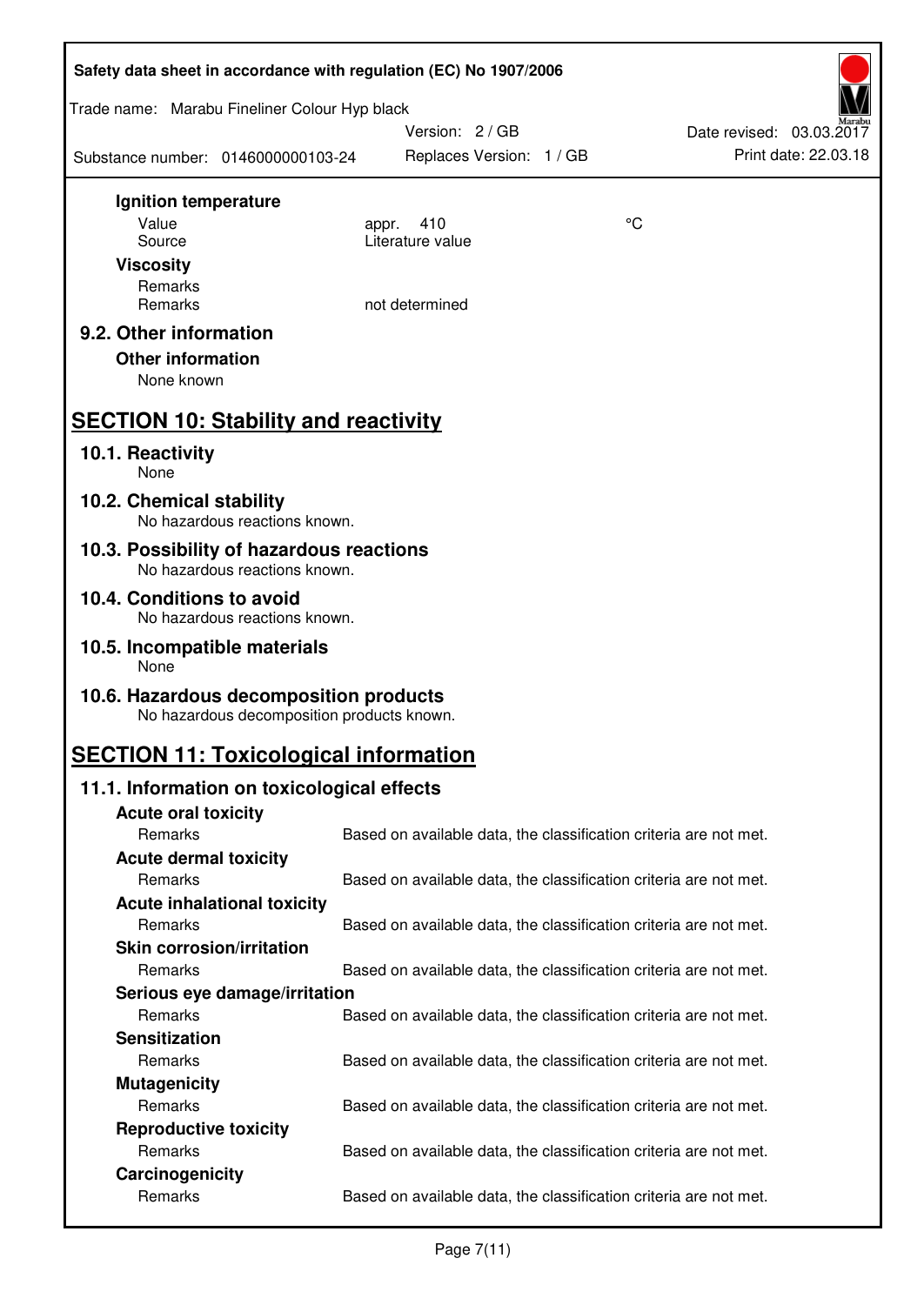#### **Safety data sheet in accordance with regulation (EC) No 1907/2006**

Trade name: Marabu Fineliner Colour Hyp black

Version: 2 / GB

Date revised: 03.03.2017

Substance number: 0146000000103-24

Replaces Version: 1 / GB Print date: 22.03.18

## **Specific Target Organ Toxicity (STOT)**

**Single exposure** 

Based on available data, the classification criteria are not met.

**Repeated exposure** 

Remarks Based on available data, the classification criteria are not met.

#### **Aspiration hazard**

Based on available data, the classification criteria are not met.

#### **Experience in practice**

Provided all the recommended protective and safety precautions are taken, experience shows that no risk to health can be expected.

#### **Other information**

There are no data available on the mixture itself. The mixture has been assessed following the additivity method of the GHS/CLP Regulation (EC) No 1272/2008.

## **SECTION 12: Ecological information**

#### **12.1. Toxicity**

#### **General information**

There are no data available on the mixture itself.Do not allow to enter drains or water courses.The mixture has been assessed following the summation method of the CLP Regulation (EC) No 1272/2008 and is not classified as dangerous for the environment.

#### **12.2. Persistence and degradability**

#### **General information**

There are no data available on the mixture itself.

#### **12.3. Bioaccumulative potential**

#### **General information**

There are no data available on the mixture itself.

#### **12.4. Mobility in soil**

#### **General information**

There are no data available on the mixture itself.

**12.5. Results of PBT and vPvB assessment** 

#### **General information**

There are no data available on the mixture itself.

#### **12.6. Other adverse effects**

#### **General information**

There are no data available on the mixture itself.

# **SECTION 13: Disposal considerations**

#### **13.1. Waste treatment methods**

#### **Disposal recommendations for the product**

The product can be placed with other household refuse. Small residues in containers can be washed-out with water and put into the drainage system.

#### **Disposal recommendations for packaging**

Packaging that cannot be cleaned should be disposed off as product waste. Completely emptied packagings can be given for recycling.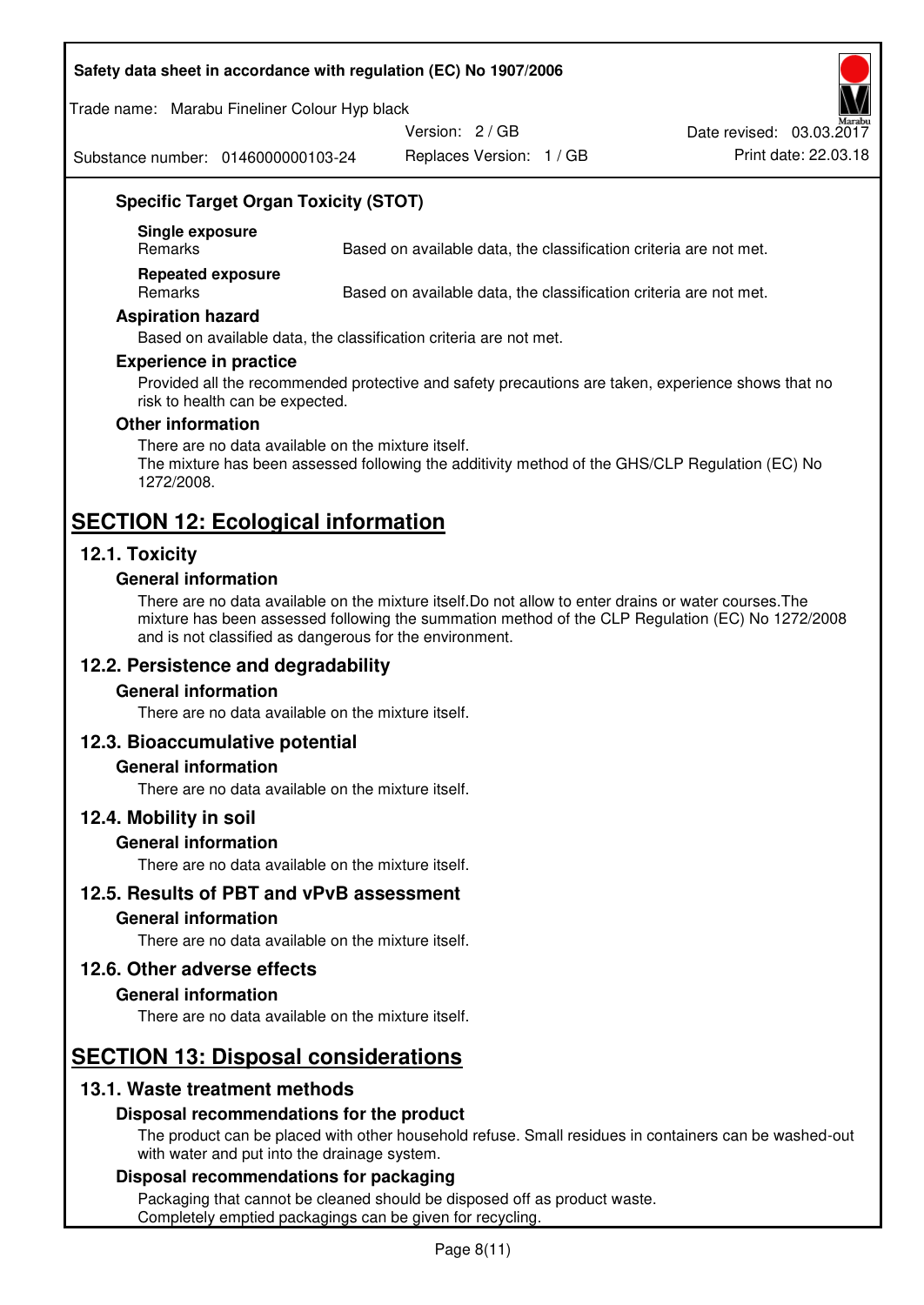| Safety data sheet in accordance with regulation (EC) No 1907/2006                                                                               |                                                                                                                                                                             |                          |  |  |  |
|-------------------------------------------------------------------------------------------------------------------------------------------------|-----------------------------------------------------------------------------------------------------------------------------------------------------------------------------|--------------------------|--|--|--|
| Trade name: Marabu Fineliner Colour Hyp black                                                                                                   |                                                                                                                                                                             |                          |  |  |  |
|                                                                                                                                                 | Version: 2/GB                                                                                                                                                               | Date revised: 03.03.2017 |  |  |  |
| Substance number: 0146000000103-24                                                                                                              | Replaces Version: 1 / GB                                                                                                                                                    | Print date: 22.03.18     |  |  |  |
| <b>SECTION 14: Transport information</b><br><b>Land transport ADR/RID</b>                                                                       |                                                                                                                                                                             |                          |  |  |  |
| Non-dangerous goods<br>14.1. UN number<br>UN-                                                                                                   |                                                                                                                                                                             |                          |  |  |  |
| 14.2. UN proper shipping name                                                                                                                   |                                                                                                                                                                             |                          |  |  |  |
| 14.3. Transport hazard class(es)<br>Class<br>Label<br>14.4. Packing group<br>Packing group<br>Transport category<br>14.5. Environmental hazards | $\Omega$                                                                                                                                                                    |                          |  |  |  |
| <b>Marine transport IMDG/GGVSee</b><br>14.1. UN number<br>UN-<br>14.2. UN proper shipping name                                                  | The product does not constitute a hazardous substance in sea transport.                                                                                                     |                          |  |  |  |
| 14.3. Transport hazard class(es)<br>Class<br>Subsidiary risk<br>14.4. Packing group<br>Packing group<br>14.5. Environmental hazards             |                                                                                                                                                                             |                          |  |  |  |
| no<br>Air transport ICAO/IATA<br>14.1. UN number<br>$UN -$<br>14.2. UN proper shipping name                                                     | The product does not constitute a hazardous substance in air transport.                                                                                                     |                          |  |  |  |
|                                                                                                                                                 |                                                                                                                                                                             |                          |  |  |  |
| 14.3. Transport hazard class(es)<br>Class                                                                                                       |                                                                                                                                                                             |                          |  |  |  |
| Subsidiary risk<br>14.4. Packing group<br>Packing group                                                                                         |                                                                                                                                                                             |                          |  |  |  |
| 14.5. Environmental hazards                                                                                                                     |                                                                                                                                                                             |                          |  |  |  |
| Information for all modes of transport<br>14.6. Special precautions for user<br>Transport within the user's premises:                           | Always transport in closed containers that are upright and secure.<br>Ensure that persons transporting the product know what to do in the event of an accident or spillage. |                          |  |  |  |
| <b>Other information</b><br>no                                                                                                                  | 14.7. Transport in bulk according to Annex II of Marpol and the IBC Code                                                                                                    |                          |  |  |  |
| <b>SECTION 15: Regulatory information ***</b>                                                                                                   |                                                                                                                                                                             |                          |  |  |  |
|                                                                                                                                                 | 15.1. Safety, health and environmental regulations/legislation specific for the substance                                                                                   |                          |  |  |  |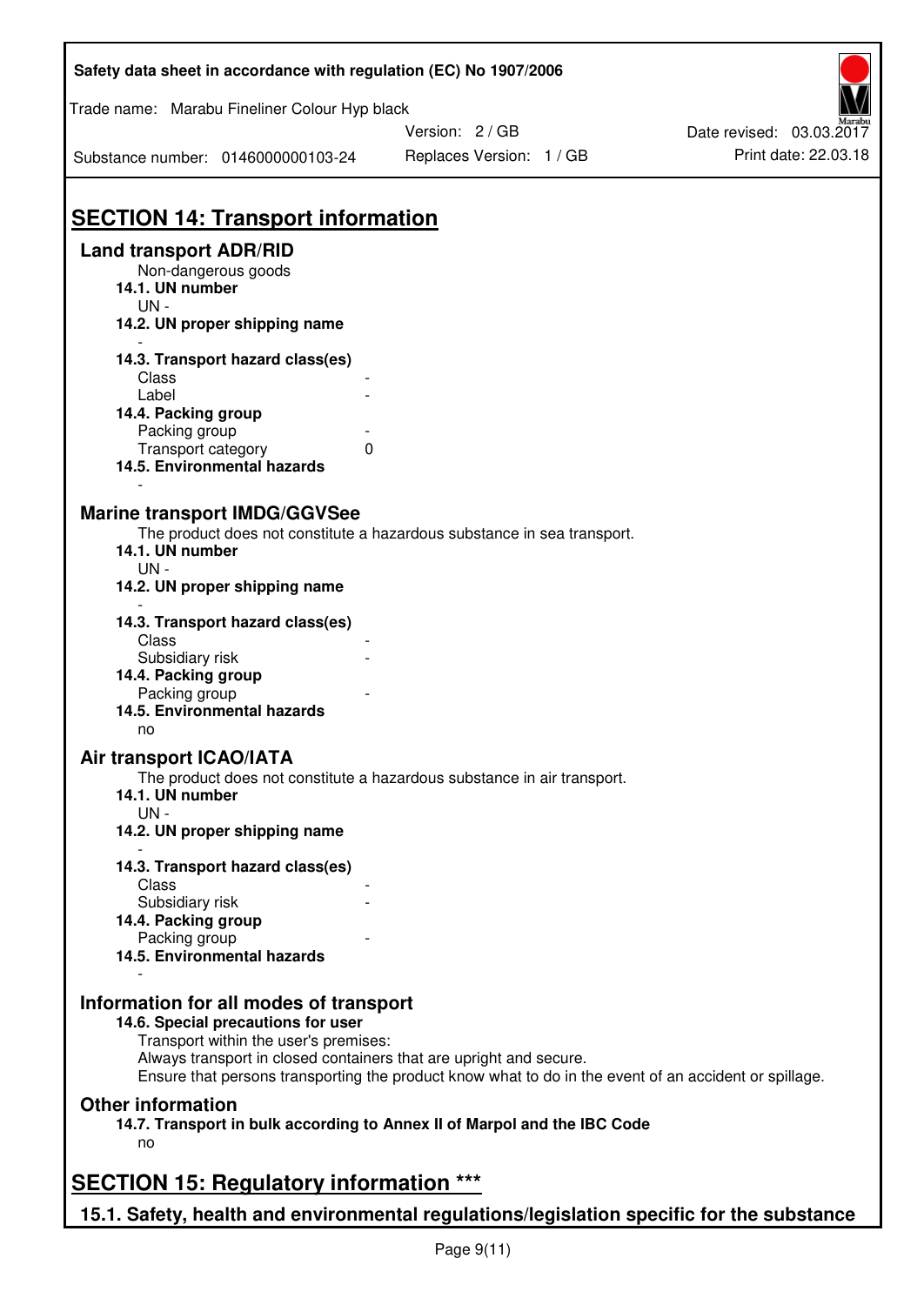| Safety data sheet in accordance with regulation (EC) No 1907/2006                                                                                                                                                                                                                                                                                                                                                                                                 |                                                                     |                                                          |               |                                                       |                                                                                                                                                                                                                                                                                                                                                                                                                                                                                                                       |  |  |
|-------------------------------------------------------------------------------------------------------------------------------------------------------------------------------------------------------------------------------------------------------------------------------------------------------------------------------------------------------------------------------------------------------------------------------------------------------------------|---------------------------------------------------------------------|----------------------------------------------------------|---------------|-------------------------------------------------------|-----------------------------------------------------------------------------------------------------------------------------------------------------------------------------------------------------------------------------------------------------------------------------------------------------------------------------------------------------------------------------------------------------------------------------------------------------------------------------------------------------------------------|--|--|
| Trade name: Marabu Fineliner Colour Hyp black                                                                                                                                                                                                                                                                                                                                                                                                                     |                                                                     |                                                          |               |                                                       |                                                                                                                                                                                                                                                                                                                                                                                                                                                                                                                       |  |  |
|                                                                                                                                                                                                                                                                                                                                                                                                                                                                   |                                                                     | Version: 2 / GB                                          |               |                                                       | Date revised: 03.03.2017                                                                                                                                                                                                                                                                                                                                                                                                                                                                                              |  |  |
| Substance number: 0146000000103-24                                                                                                                                                                                                                                                                                                                                                                                                                                |                                                                     | Replaces Version: 1 / GB                                 |               |                                                       | Print date: 22.03.18                                                                                                                                                                                                                                                                                                                                                                                                                                                                                                  |  |  |
| or mixture                                                                                                                                                                                                                                                                                                                                                                                                                                                        |                                                                     |                                                          |               |                                                       |                                                                                                                                                                                                                                                                                                                                                                                                                                                                                                                       |  |  |
| <b>VOC ***</b>                                                                                                                                                                                                                                                                                                                                                                                                                                                    |                                                                     |                                                          |               |                                                       |                                                                                                                                                                                                                                                                                                                                                                                                                                                                                                                       |  |  |
| VOC (EU)                                                                                                                                                                                                                                                                                                                                                                                                                                                          | $\mathbf 0$                                                         |                                                          | $\frac{1}{2}$ |                                                       |                                                                                                                                                                                                                                                                                                                                                                                                                                                                                                                       |  |  |
| <b>Other information</b>                                                                                                                                                                                                                                                                                                                                                                                                                                          |                                                                     |                                                          |               |                                                       |                                                                                                                                                                                                                                                                                                                                                                                                                                                                                                                       |  |  |
| All components are contained in the TSCA inventory or exempted.<br>All components are contained in the AICS inventory.<br>All components are contained in the PICCS inventory.<br>All components are contained in the DSL inventory.<br>All components are contained in the IECSC inventory.<br>All components are contained in the NZIOC inventory.<br>All components are contained in the ENCS inventory.<br>All components are contained in the ECL inventory. |                                                                     |                                                          |               |                                                       |                                                                                                                                                                                                                                                                                                                                                                                                                                                                                                                       |  |  |
| 15.2. Chemical safety assessment<br>For this preparation a chemical safety assessment has not been carried out.                                                                                                                                                                                                                                                                                                                                                   |                                                                     |                                                          |               |                                                       |                                                                                                                                                                                                                                                                                                                                                                                                                                                                                                                       |  |  |
| <b>SECTION 16: Other information</b>                                                                                                                                                                                                                                                                                                                                                                                                                              |                                                                     |                                                          |               |                                                       |                                                                                                                                                                                                                                                                                                                                                                                                                                                                                                                       |  |  |
| Hazard statements listed in Chapter 3                                                                                                                                                                                                                                                                                                                                                                                                                             |                                                                     |                                                          |               |                                                       |                                                                                                                                                                                                                                                                                                                                                                                                                                                                                                                       |  |  |
| H301                                                                                                                                                                                                                                                                                                                                                                                                                                                              |                                                                     | Toxic if swallowed.                                      |               |                                                       |                                                                                                                                                                                                                                                                                                                                                                                                                                                                                                                       |  |  |
| H302                                                                                                                                                                                                                                                                                                                                                                                                                                                              |                                                                     | Harmful if swallowed.                                    |               |                                                       |                                                                                                                                                                                                                                                                                                                                                                                                                                                                                                                       |  |  |
| H311                                                                                                                                                                                                                                                                                                                                                                                                                                                              |                                                                     | Toxic in contact with skin.                              |               |                                                       |                                                                                                                                                                                                                                                                                                                                                                                                                                                                                                                       |  |  |
| H312                                                                                                                                                                                                                                                                                                                                                                                                                                                              |                                                                     | Harmful in contact with skin.                            |               |                                                       |                                                                                                                                                                                                                                                                                                                                                                                                                                                                                                                       |  |  |
| H314                                                                                                                                                                                                                                                                                                                                                                                                                                                              | Causes severe skin burns and eye damage.<br>Causes skin irritation. |                                                          |               |                                                       |                                                                                                                                                                                                                                                                                                                                                                                                                                                                                                                       |  |  |
| H315                                                                                                                                                                                                                                                                                                                                                                                                                                                              |                                                                     |                                                          |               |                                                       |                                                                                                                                                                                                                                                                                                                                                                                                                                                                                                                       |  |  |
| H317                                                                                                                                                                                                                                                                                                                                                                                                                                                              |                                                                     | May cause an allergic skin reaction.                     |               |                                                       |                                                                                                                                                                                                                                                                                                                                                                                                                                                                                                                       |  |  |
| H318                                                                                                                                                                                                                                                                                                                                                                                                                                                              |                                                                     | Causes serious eye damage.                               |               |                                                       |                                                                                                                                                                                                                                                                                                                                                                                                                                                                                                                       |  |  |
| H331                                                                                                                                                                                                                                                                                                                                                                                                                                                              | Toxic if inhaled.                                                   |                                                          |               |                                                       |                                                                                                                                                                                                                                                                                                                                                                                                                                                                                                                       |  |  |
| H335<br>H373                                                                                                                                                                                                                                                                                                                                                                                                                                                      |                                                                     | May cause respiratory irritation.                        |               |                                                       | May cause damage to organs through prolonged or repeated exposure:                                                                                                                                                                                                                                                                                                                                                                                                                                                    |  |  |
| H400                                                                                                                                                                                                                                                                                                                                                                                                                                                              |                                                                     | Very toxic to aquatic life.                              |               |                                                       |                                                                                                                                                                                                                                                                                                                                                                                                                                                                                                                       |  |  |
| H410                                                                                                                                                                                                                                                                                                                                                                                                                                                              |                                                                     |                                                          |               | Very toxic to aquatic life with long lasting effects. |                                                                                                                                                                                                                                                                                                                                                                                                                                                                                                                       |  |  |
| <b>CLP categories listed in Chapter 3</b>                                                                                                                                                                                                                                                                                                                                                                                                                         |                                                                     |                                                          |               |                                                       |                                                                                                                                                                                                                                                                                                                                                                                                                                                                                                                       |  |  |
| Acute Tox. 3                                                                                                                                                                                                                                                                                                                                                                                                                                                      |                                                                     |                                                          |               |                                                       |                                                                                                                                                                                                                                                                                                                                                                                                                                                                                                                       |  |  |
| Acute Tox. 4                                                                                                                                                                                                                                                                                                                                                                                                                                                      |                                                                     | Acute toxicity, Category 3<br>Acute toxicity, Category 4 |               |                                                       |                                                                                                                                                                                                                                                                                                                                                                                                                                                                                                                       |  |  |
| Aquatic Acute 1                                                                                                                                                                                                                                                                                                                                                                                                                                                   |                                                                     |                                                          |               |                                                       | Hazardous to the aquatic environment, acute, Category 1                                                                                                                                                                                                                                                                                                                                                                                                                                                               |  |  |
| Aquatic Chronic 1                                                                                                                                                                                                                                                                                                                                                                                                                                                 |                                                                     |                                                          |               |                                                       | Hazardous to the aquatic environment, chronic, Category 1                                                                                                                                                                                                                                                                                                                                                                                                                                                             |  |  |
| Eye Dam. 1                                                                                                                                                                                                                                                                                                                                                                                                                                                        |                                                                     | Serious eye damage, Category 1                           |               |                                                       |                                                                                                                                                                                                                                                                                                                                                                                                                                                                                                                       |  |  |
| Skin Corr. 1B                                                                                                                                                                                                                                                                                                                                                                                                                                                     |                                                                     | Skin corrosion, Category 1B                              |               |                                                       |                                                                                                                                                                                                                                                                                                                                                                                                                                                                                                                       |  |  |
| Skin Irrit. 2                                                                                                                                                                                                                                                                                                                                                                                                                                                     |                                                                     | Skin irritation, Category 2                              |               |                                                       |                                                                                                                                                                                                                                                                                                                                                                                                                                                                                                                       |  |  |
| Skin Sens. 1                                                                                                                                                                                                                                                                                                                                                                                                                                                      |                                                                     | Skin sensitization, Category 1                           |               |                                                       |                                                                                                                                                                                                                                                                                                                                                                                                                                                                                                                       |  |  |
| STOT RE 2                                                                                                                                                                                                                                                                                                                                                                                                                                                         |                                                                     |                                                          |               |                                                       | Specific target organ toxicity - repeated exposure, Category 2                                                                                                                                                                                                                                                                                                                                                                                                                                                        |  |  |
| STOT SE 3                                                                                                                                                                                                                                                                                                                                                                                                                                                         |                                                                     |                                                          |               |                                                       | Specific target organ toxicity - single exposure, Category 3                                                                                                                                                                                                                                                                                                                                                                                                                                                          |  |  |
| <b>Supplemental information</b>                                                                                                                                                                                                                                                                                                                                                                                                                                   |                                                                     |                                                          |               |                                                       |                                                                                                                                                                                                                                                                                                                                                                                                                                                                                                                       |  |  |
| legislation.<br>construed as any guarantee of technical performance or suitability for particular applications.                                                                                                                                                                                                                                                                                                                                                   |                                                                     |                                                          |               |                                                       | Relevant changes compared with the previous version of the safety data sheet are marked with: ***<br>This information is based on our present state of knowledge. However, it should not constitute a<br>guarantee for any specific product properties and shall not establish a legally valid relationship.<br>The information in this Safety Data Sheet is based on the present state of knowledge and current<br>It provides guidance on health, safety and environmental aspects of the product and should not be |  |  |
|                                                                                                                                                                                                                                                                                                                                                                                                                                                                   |                                                                     |                                                          |               |                                                       | The product should not be used for purposes other than those shown in Section 1 without first referring                                                                                                                                                                                                                                                                                                                                                                                                               |  |  |
| to the supplier and obtaining written handling instructions.                                                                                                                                                                                                                                                                                                                                                                                                      |                                                                     |                                                          |               |                                                       |                                                                                                                                                                                                                                                                                                                                                                                                                                                                                                                       |  |  |
| for ensuring that the requirements of relevant legislation are complied with.                                                                                                                                                                                                                                                                                                                                                                                     |                                                                     |                                                          |               |                                                       | As the specific conditions of use of the product are outside the supplier's control, the user is responsible                                                                                                                                                                                                                                                                                                                                                                                                          |  |  |
|                                                                                                                                                                                                                                                                                                                                                                                                                                                                   |                                                                     |                                                          |               |                                                       | The information contained in this safety data sheet does not constitute the user's own assessment of                                                                                                                                                                                                                                                                                                                                                                                                                  |  |  |